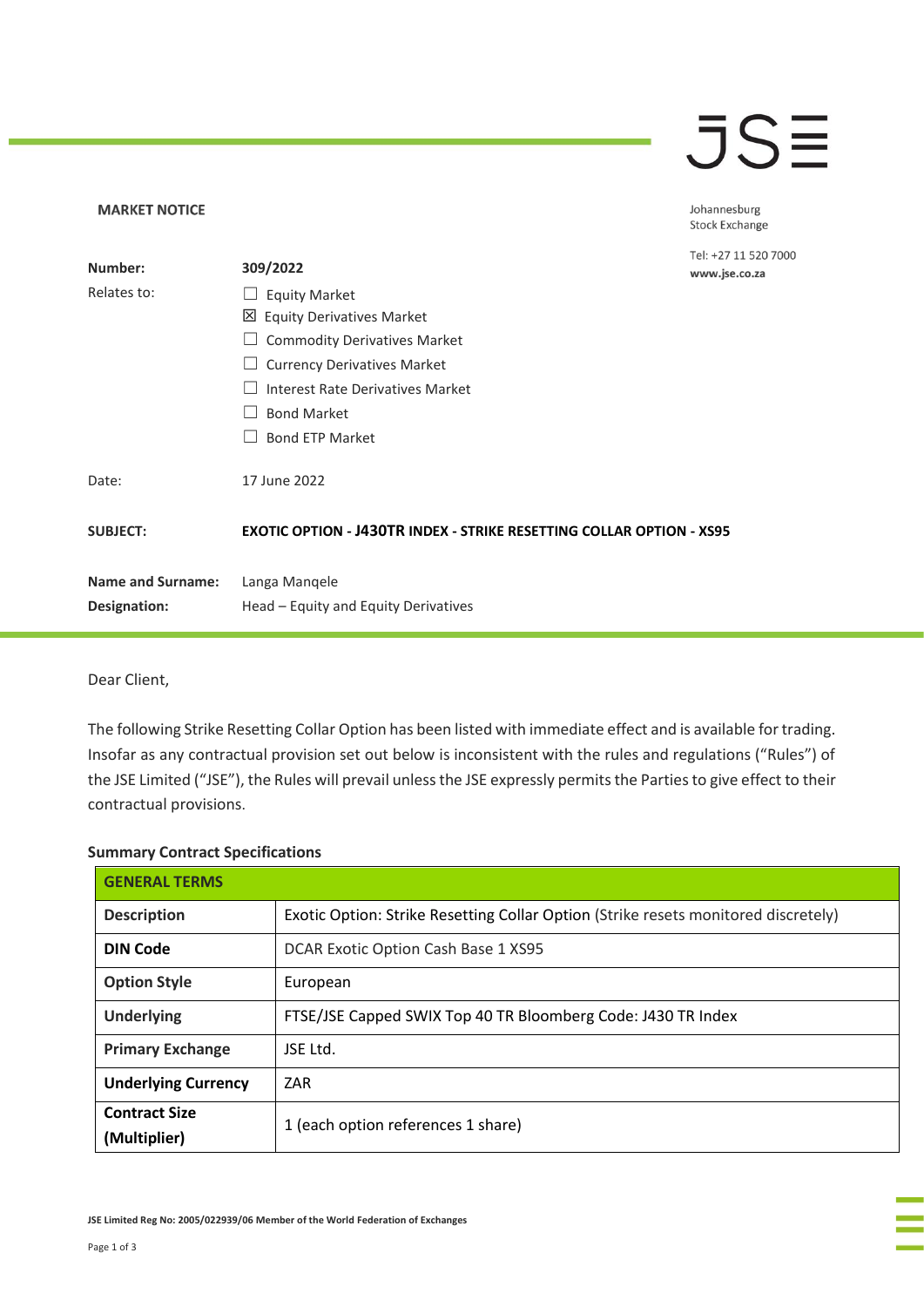## $JSE$

ä

| <b>Expiration Date</b>                                 | 19 January 2023 (Further expiration dates may be added upon request)                                                                                                                                                                                                                                                                   |  |
|--------------------------------------------------------|----------------------------------------------------------------------------------------------------------------------------------------------------------------------------------------------------------------------------------------------------------------------------------------------------------------------------------------|--|
| <b>Settlement Method</b>                               | Cash Settled                                                                                                                                                                                                                                                                                                                           |  |
| <b>Minimum Price</b><br><b>Movement</b>                | ZAR 0.01                                                                                                                                                                                                                                                                                                                               |  |
| <b>Quotations</b>                                      | Two decimal places                                                                                                                                                                                                                                                                                                                     |  |
| <b>Strike Price Reset</b><br>Event                     | Means, in respect of the Index, if, at a Strike Price Reset Valuation Time on a Strike Price<br>Reset Determination Day, the level of the Index (as published by the JSE) is equal to or<br>greater than:<br>Strike Price Reset Level 1, the Strike Prices of both Options are increased to<br>a)<br><b>Strike Price Reset Value 1</b> |  |
|                                                        | For the avoidance of doubt:<br>the Strike Price can only reset upwards, never downwards; and<br>a)<br>A Strike Price Reset Event can only occur once in respect of any given Strike Price<br>b)<br>Reset Level.                                                                                                                        |  |
| <b>Strike Price Reset</b><br>Levels                    | 150.00% (40,162.50) of the Initial Index Reference Level<br>1.                                                                                                                                                                                                                                                                         |  |
| <b>Strike Price Reset</b><br><b>Values</b>             | Option 1-101.00% (27,042.75) and Option 2-107.15% (28,689.41) of the Initial<br>1.<br>Index Reference Level respectively                                                                                                                                                                                                               |  |
| <b>Strike Price Reset</b><br><b>Determination Days</b> | Means each scheduled Trading Day from (and including) the Trade Date, to (and<br>including) the Final Reset Date.                                                                                                                                                                                                                      |  |
| <b>Strike Price Valuation</b><br><b>Time</b>           | The Scheduled Closing Time on the JSE.                                                                                                                                                                                                                                                                                                 |  |
| <b>Final Reset Date</b>                                | 19 January 2023                                                                                                                                                                                                                                                                                                                        |  |
| <b>TERMS &amp; CONDITIONS - OPTION 1</b>               |                                                                                                                                                                                                                                                                                                                                        |  |
| <b>Type</b>                                            | Put                                                                                                                                                                                                                                                                                                                                    |  |
| <b>Buyer</b>                                           | Is the party that is the Long Party to the Can-Do option                                                                                                                                                                                                                                                                               |  |
| <b>Seller</b>                                          | Is the party that is the Short Party to the Can-Do option                                                                                                                                                                                                                                                                              |  |
| <b>Strike Price</b>                                    | 100.00% (26,775.00) of the Initial Index Reference Level                                                                                                                                                                                                                                                                               |  |
| <b>TERMS &amp; CONDITIONS - OPTION 2</b>               |                                                                                                                                                                                                                                                                                                                                        |  |
| <b>Type</b>                                            | Call                                                                                                                                                                                                                                                                                                                                   |  |
| <b>Buyer</b>                                           | Is the party that is the Short Party to the Can-Do option                                                                                                                                                                                                                                                                              |  |
| <b>Seller</b>                                          | Is the party that is the Long Party to the Can-Do option                                                                                                                                                                                                                                                                               |  |
| <b>Strike Price</b>                                    | 106.15% (28,421.66) of the Initial Index Reference Level                                                                                                                                                                                                                                                                               |  |